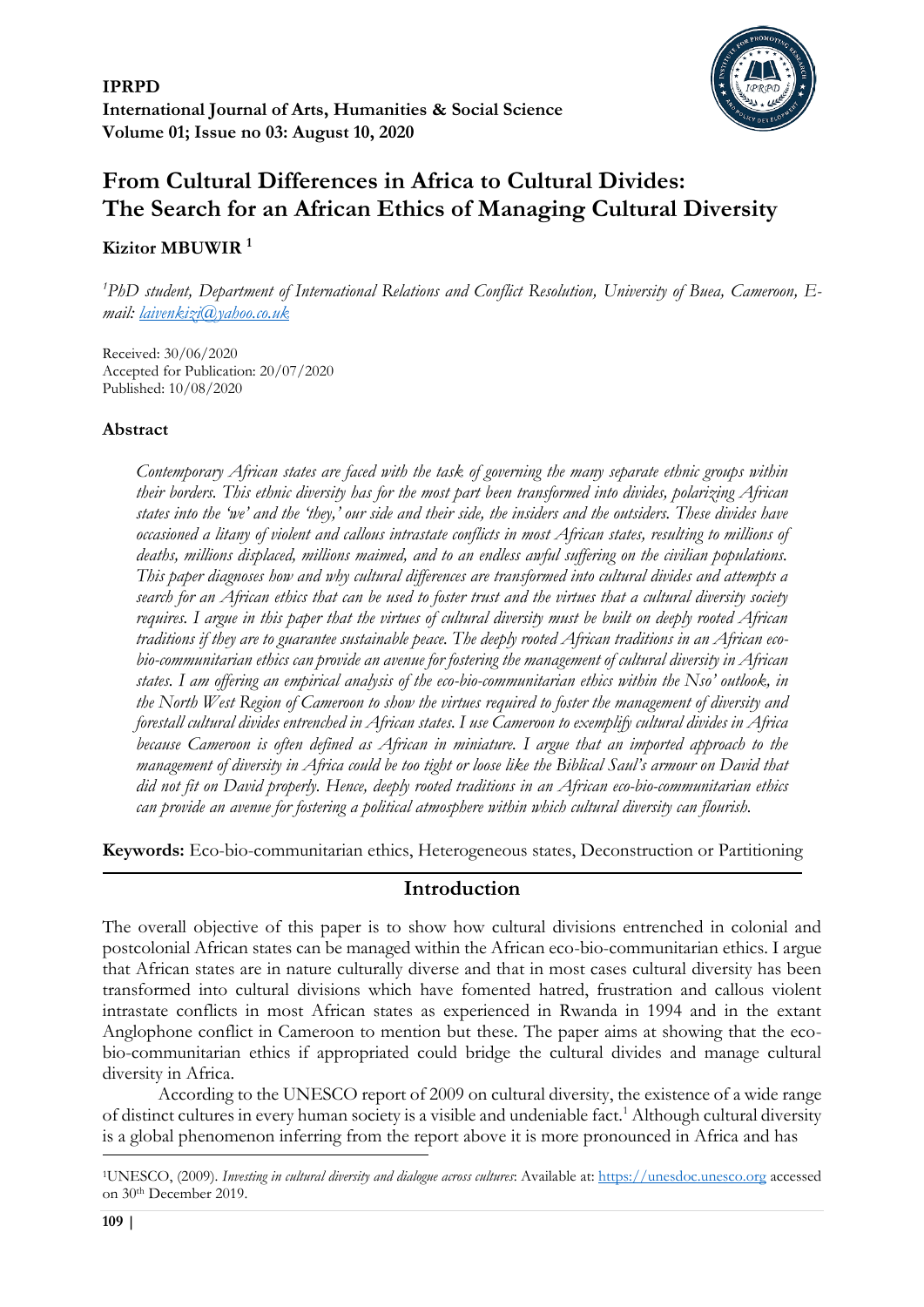considerable influence in African states because it is both a uniting and a disuniting force, a source of peace and violence, of development and underdevelopment within many African states. This is because as mentioned already African states are by some historical making multicultural or heterogeneous states. The European partition of Africa in 1884 contributed to the construction of new cultural identities and to the deconstruction or partitioning of old ones. It witnessed the forceful bringing together of people to co-exist without their consent, in order words it was like a marriage without the consent of the partners. This compounds the cultural diversity situation all over Africa. Paul Biya in Communal Liberalism describes this cultural complexity and the ensuing implications as follows:

The arbitrary boundaries resulting from the partitioning of our continent by colonial powers never took into account the ethnic or socio-cultural homogeneity of the people concerned. As a result, some of them found themselves in distinct territories whereas others, with no particular affinity, were placed under the same political authority. Having inherited this legacy, most of independent Africa today is comprised not of nation states as is the case in the other three continents, but of multi-ethnic ones.<sup>2</sup>

The arbitrary boundaries created in Africa "set in motion new forms of competitions for prestige, power and positions among communities, as well as new forms of co-operation."<sup>3</sup> Such interactions make cultural diversity a thorny issue. The task of managing a "multiethnic and multicultural population"<sup>4</sup> brought together without their consent is a herculean task. The co-existence of diverse cultural groups within African states has for the most part been considered as a misfortune rather than a blessing. This is why Paul Biya in the case of Cameroon advocates for the transformation of a mosaic of ethnic groups that define Cameroon into what he calls "a new ethnic group."<sup>5</sup> To him, a multi-ethnic country like Cameroon can easily be destabilized from within and without. While Biya is suspicious of cultural diversity and the ethnicization of politics he takes recourse in ethnic politics to secure political gains as expressed by Yvette Monga:

The ethnicization and ruralization of politics in Cameroon have led political entrepreneurs not only to redefine the geo-cultural boundaries of their ethnic labels and "villages", but also to display their cultural differences as a way of marking their cultural space, distinguishing themselves from potential or actual "enemy" groups, and "recruiting" allies. Thus, depending on the circumstances, ethno-cultural space and to some extent villages themselves have been depicted either as "territories" to be defended against "invasion" by "strangers" from other parts of Cameroon, or "battlefields" in the political game of give and take with the regime.<sup>6</sup>

This shows the gravity and the centrality of cultural diversity in influencing issues within African states. The culturalization of politics<sup>7</sup> in Africa has fomented hatred and in some cases generated violent and merciless intrastate conflicts in most postcolonial African states. To Gerald Hagg "colonial legacies of division of cultural groups in different states….use of ethnic and cultural differences for political support by the elite in power and the recruitment of soldiers, the high

<sup>2</sup>Paul Biya, (1987). *Communal liberalism*, London, Macmillan Publishers, p. 29.

<sup>3</sup>Emmanuel Yenshu Vubo and George A. Nkwa, (2004). "*Changing intercommunity relations and the politics of identity in the northern mezam area, cameroon*" in Cahiers d'Etudes africaines (online), 161/2001, <http://journals.openedition.org/etudesafricaines/70>

<sup>4</sup>Will Kymlicka, (2007). *Multicultural odysseys: navigating the new international politics of diversity*, Oxford, Oxford University Press, p.4.

<sup>5</sup>Paul Biya, (1987). *Communal liberalism*, p.30.

<sup>6</sup>Yvette Monga, (2000). "*Au village!" space, culture and politics in cameroon,* in Cahiers d' Etudes africaines, 160, XL-4, pp. 723 – 749.

<sup>7</sup>UNESCO, (2009). *Investing in cultural diversity and dialogue across cultures:* Available at[: https://unesdoc.unesco.org](https://unesdoc.unesco.org/) accessed on 30th December 2019.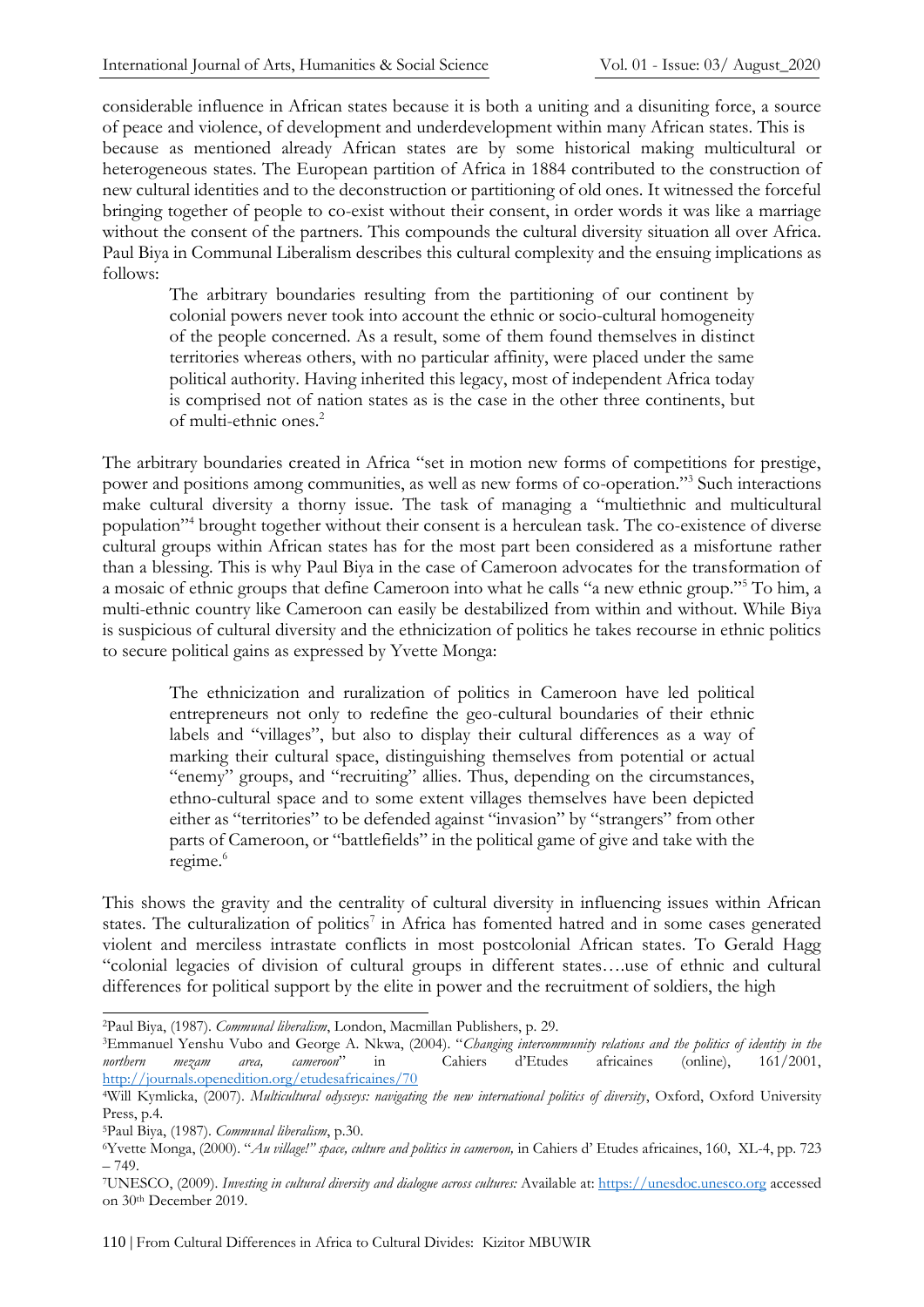prevalence of the use of cultural identity as emotional mobilizing instrument in civil wars"<sup>8</sup> often characterize conflicts in postcolonial Africa. Ali Mazrui opines that since independence "about a third" of Africa's 54 countries "have experienced large-scale political violence or war." He explains that in postcolonial Africa, most conflicts between the blacks against the whites have largely been conflicts over resources, while a good number of intrastate conflicts in postcolonial Africa, that is, between the blacks against the blacks have been conflicts generated by the management of diversity. $^9$ 

Given the persistent nature of cultural divides and the intensity and gravity of the ensuing ethno-cultural conflicts with accompanying consequences such as "millions of people dead, millions displaced, millions maimed, and endless unspeakable suffering,"<sup>10</sup> and given that these conflicts have occasioned "state collapse, genocide, entrenched xenophobia, and gross human rights violations, including gruesome mutilations of large numbers of people in several countries:"<sup>11</sup> This paper attempts a search for an African ethics that can navigate these divides and redress the trend from cultural divisions to cultural diversity.<sup>12</sup> I particularly argue that the African eco-bio-communitarian ethics can be used to build trust and foster the virtues required by communities that are culturally diverse.

To attain this end I am offering an empirical analysis of the situation of Cameroon in general to x-ray the politics around cultural diversity and to show how cultural diversity often degenerates into cultural divides on the one hand, and on the other hand, I carry out a descriptive analysis of the eco-bio-communitarian ethics of the Nso' people in the grass-field regions of Cameroon in particular to show how cultural differences can be managed and had been managed in Nso. I argue in this paper that the Nso' eco-bio-communitarian ethics, which governed interactions between the diverse community and even the natural environment can be appropriated in contemporary Africa as an antidote to the deepening cultural divides observed in African states.

This paper is divided into three main sections. In section one we define and clarify the basic terms employed in the paper; that is cultural diversity, cultural divides and an eco-bio-communitarian ethics. Section two tackles the relationship between cultural diversity and cultural divides and shows how the former is easily manipulated to create the later. This is done using the example of Cameroon to contextualize the discussion. In section three we give a descriptive analysis of the eco-biocommunitarian ethics appropriated from Nso' Kingdom in the grass-field region of Cameroon to show how such an ethics can serve as an antidote to cultural divides and help manage cultural diversity.

## **1. Definition of Terms**

#### **1.1. Cultural Diversity**

Cultural diversity according to the UN is first and foremost a fact, because there "exists a wide range of distinct cultures" <sup>13</sup> in the human society. Cultural differences/cultural diversity thus refer to the existence of "ethnically or racially diverse segments in the population of a society or state."<sup>14</sup> According to the UN "Cultural diversity is as necessary for humankind as biodiversity is for nature."<sup>15</sup> In this way the UN affirms and recognizes cultural diversity as a benediction to the human race.

<sup>8</sup>Gerald Hagg, *Cultural diversity in conflict and peace making in africa: enhancing south africa's contribution to conflict resolution, peacemaking and peace building in africa.* Available at: [www.hrsc.ac.za](http://www.hrsc.ac.za/) accessed on 9th November 2019.

<sup>9</sup>A. A. Mazrui, "Nationalism, Ethnicity and Violence," in Kwasi Wiredu (ed.) (2004) *The companion to african philosophy,* Black Well Publishing, Oxford, 480.

<sup>10</sup>Francoise Nduwimana, United Nations Security Council Resolution 1325 (2000) On Women Peace and Security: Understanding the Implications, Fulfilling the Obligations available at<https://www.un.org./womenwatch>

<sup>11</sup>Gerald Hagg, *Cultural Diversity in Conflict and Peace Making in Africa: Enhancing South Africa's Contribution to Conflict Resolution, Peace-Making and Peace Building in Africa.* Available at: [www.hrsc.ac.za](http://www.hrsc.ac.za/) accessed on 9th November 2019.

<sup>12</sup>UNESCO, (2009). *Investing in cultural diversity and dialogue across cultures*: Available at: [https://unesdoc.unesco.org](https://unesdoc.unesco.org/) accessed on 30th December 2019.

<sup>13</sup>Ibid.

<sup>&</sup>lt;sup>14</sup>Multiculturalism, Available a[t www.unnesco.org](http://www.unnesco.org/) accessed, 15<sup>th</sup> October 2019

<sup>15</sup>UNESCO, *Universal declaration on cultural diversity*, available at[: www.unesco.org](http://www.unesco.org/) accessed on 10th November 2019.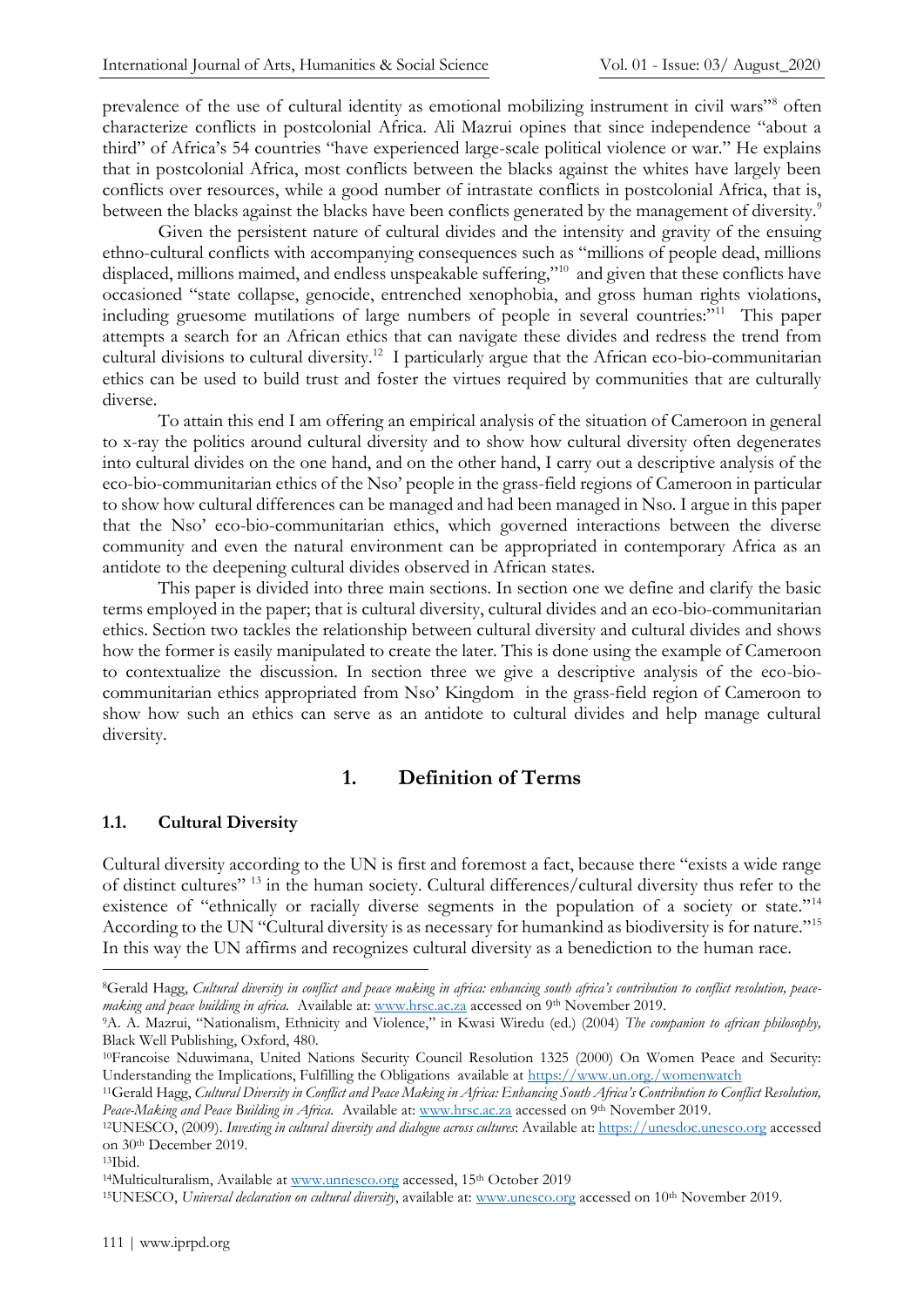### **1.2. Cultural Divides**

Cultural divides are generated from cultural differences. These divides begin with an awareness of the other groups' existence and the tagging of each group.<sup>16</sup> The consciousness of the existence of the other group results in the polarization of society creating the "us-them" syndrome (Connor, 1994). These divides have fomented hate and generated callous intrastate violent conflicts in many culturally diverse countries.

### **1.3. Eco-Bio-Communitarian Ethics**

As the name suggests, Eco-Bio-Communitarian ethics, is an ethics that recognizes and takes into its moral sphere the wellbeing of the ecology, biology and the human community. It is an ethics which imbibes "the three evolutionary levels: floral, faunal, and human". Tangwa describes this ethics in the following words:

African cultures, worldviews, systems of thought, religions and philosophies are characterized by diversity and, left to themselves, united in their tolerance and liberalism, live and let live attitude, non aggressivity, non-proselytizing character and in their accommodation of the most varied diversities and peaceful cohabitation of the most apparently contradictory elements. In many African households you would find, peacefully cohabiting under the same roof, advocates and practitioners of modern science, traditional medicine, doctrinaire Marxism, Capitalism, Catholicism, Protestantism, Bornagainism, Islam.<sup>17</sup>

Entrenched or deep-seated in this ethics as described by Tangwa is the 'live and let live attitude,' the virtue of tolerance and liberalism, which we shall expatiate on later as relevant values in management of cultural diversity.

### **2. From Cultural Differences to Cultural Divisions: the case of Cameroon**

Before considering cultural diversity and cultural divisions in Cameroon this section primarily shows how and why cultural diversity could easily be transformed into cultural divides and secondly we use Cameroon to exemplify this argument. The choice of Cameroon is because Cameroon is often defined as 'Africa in miniature' because of her geographical, historical and ethnic configuration.<sup>18</sup> Based on this understanding, some of the issues in Cameroon like that of cultural diversity and divisions are relevant in other African countries.

To some scholars culture has the potentiality to unite and to divide people. For instance, Samuel Huntington argues that "culture is both a divisive and a unifying force."<sup>19</sup> This is why to him culture is a rallying force as people use culture not only to advance their interests but also to define their identity. Huntington maintains that "we know who we are only when we know who we are not and often only when we know whom we are against."<sup>20</sup> And these distinctions to Huntington are often made using culture as the determinant. Arguing on similar premises Anthony Appiah sees culture in itself as being divisive. To him "every culture represents not only difference but the elimination of difference."<sup>21</sup> Hence, while culture unifies those within a given cultural group, at the same time, it excludes outsiders as well. On another dimension Dighambong in her study on the Rwanda genocide argues that "different identities, ethnic or otherwise, do not in themselves cause division or conflict." Rather, she maintains that "it is the behavior of unscrupulous governing elites

<sup>16</sup>Kwame A. Appiah, (2005), *The ethics of identity,* Princeton, Princeton University Press, p. 62.

<sup>17</sup>Ibid.

<sup>18</sup>N.R. Fru, (2017). *A comparative analysis of reunification discourses in selected Cameroonian history textbooks*, PhD Thesis, University of Kwazulu-Natal, p. 1.

<sup>19</sup>Samuel Huntington, (1996), *The clash of civilizations and the remaking of world order,* New York, Simon and Schuster, p. 28. <sup>20</sup>Ibid, 21

<sup>21</sup>Kwame A. Appiah, (2005), *The ethics of identity,* Princeton, Princeton University Press, p. 152.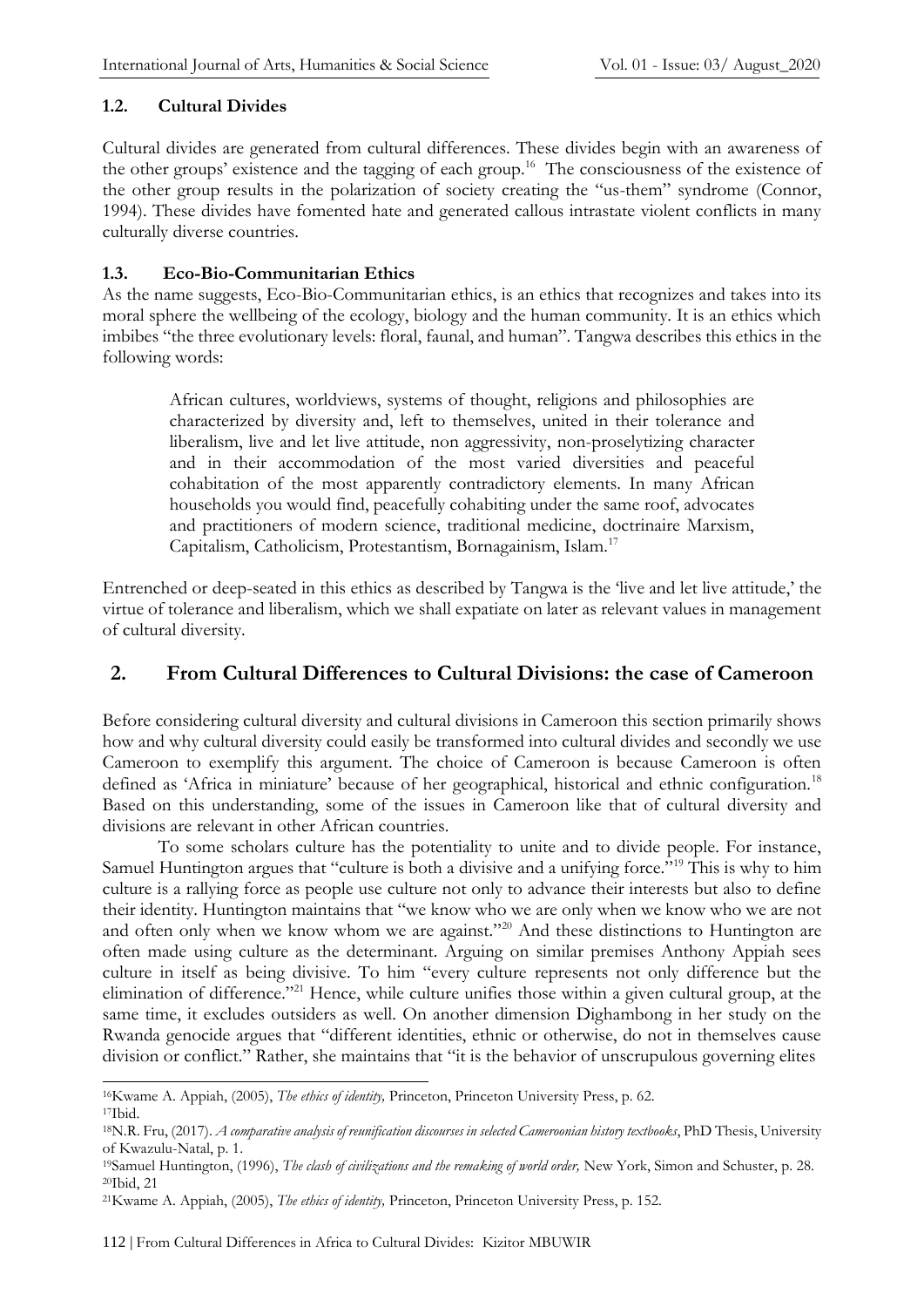that transform differences into divisions."<sup>22</sup> The above views imply that a culturally diverse society is like a boiling volcano that can explode at any time if not managed properly. For instance, the challenges faced in a culturally diverse state as a result of diversity are absent in a homogeneous state. Thus, there is a certain degree to which diversity is problematic as argued by Huntington and Appiah above. The relationship between different cultural groups in a culturally diverse society is often characterized by strife. It is in this regard that Axel Honnet holds that the struggle for recognition in a multicultural society is often the driving force behind cultural divides.<sup>23</sup> Thus, while cultural diversity has the ability to procure peace, stability and development<sup>24</sup> it equally could become a dangerous tool in the society.

### **2.1. Cultural Diversity in Cameroon**

Cameroon because of its historical background is a configuration of a mosaic of ethnic groups with over two hundred ethnic groups and "two hundred and thirty six languages."<sup>25</sup> Fru Raymond describes this rich cultural diversity in Cameroon as follows:

Cameroon is the meeting, if not melting pot of the colonial legacies of leading excolonial nations of the world such as Germany, Britain and France. This implies that, it is one of few countries that witnessed the official colonisation of three European powers at different times in its history. It is also one of only two countries in the world that presently use both English and French as national official languages, the other country being Canada also a product of a colonial tussle. The country has two sub systems of education and a bi-jural legal system amongst other colonial legacies to accommodate its Anglophone and Francophone populations.<sup>26</sup>

This means that besides ethnic labels such as Nso', Mankon, Bamileke, Beti, Bassa, Ewondo or Douala, Cameroon colonial history has equally constructed cultural diversity around the following labels: 'Anglophone' and 'Francophone,' 'Christians' and 'Muslims.' And Yvette Monga argues that new identities have continued to be constructed by politicians in Cameroon such as "Nordists" and "Sudists" "Bonasawa" (*sawa* meaning coast and *bona* people of). "Sawa" subsumes all the ethnic groups dwelling in the Cameroonian littoral zones and includes the Bakossi, the Bakweri, the Balong, the Abo, the Bassa-Bakoko, the Babimbi, the Batenga, the Bodiman, the Yabassi, the Banen, the Duala, the Bojongo, and the Jebale," and these identities have some quasi ethnic labels.<sup>27</sup> The inheritance of old identities as a result of colonial activities in Cameroon and the continuous construction of new identities with cultural labels, by politicians have made Cameroon ideal in cultural diversity and in cultural divides.

### **2.2. Cultural Divisions in Cameroon**

As observed from the information above, Cameroon is described as 'Africa in miniature' from lots of perspectives. Of interest in this paper is its rich and diverse cultural heritage which has become a thorny aspect in Cameroon from our observation. Scholars are divided on how cultural diversity can be transformed into cultural divisions.<sup>28</sup> On the one hand there are scholars who argue that the mere fact of the existence of cultural differences is a contributing factor to divisions. For instance, Appiah

<sup>22</sup>Mih, B.M. Dighambong, (2018), *Rwanda horrors of genocide: prevention is possible in our world today*, Beau Bassin, OmniScriptum Publishing Group.

<sup>23</sup>Axel Honnet, (1995), *The struggle for recognition: the moral grammar of social conflicts*, Polity Press, Massachusetts.

<sup>24</sup>UNESCO,(2009). *Investing in cultural diversity and dialogue across cultures*: Available at[: https://unesdoc.unesco.org](https://unesdoc.unesco.org/) accessed on 30th December 2019.

<sup>25</sup>Paul Biya, (1987). *Communal liberalism*, p.104.

<sup>26</sup>Fru Raymond, p.2

<sup>27</sup>Yvette Monga, (2000). *Au village!" space, culture and politics in cameroon*, in Cahiers d' Etudes Africaines, 160, XL-4, p. 733. <sup>28</sup>Kwame A. Appiah, (2005), *The ethics of identity,* Princeton, Princeton University Press, p. 62.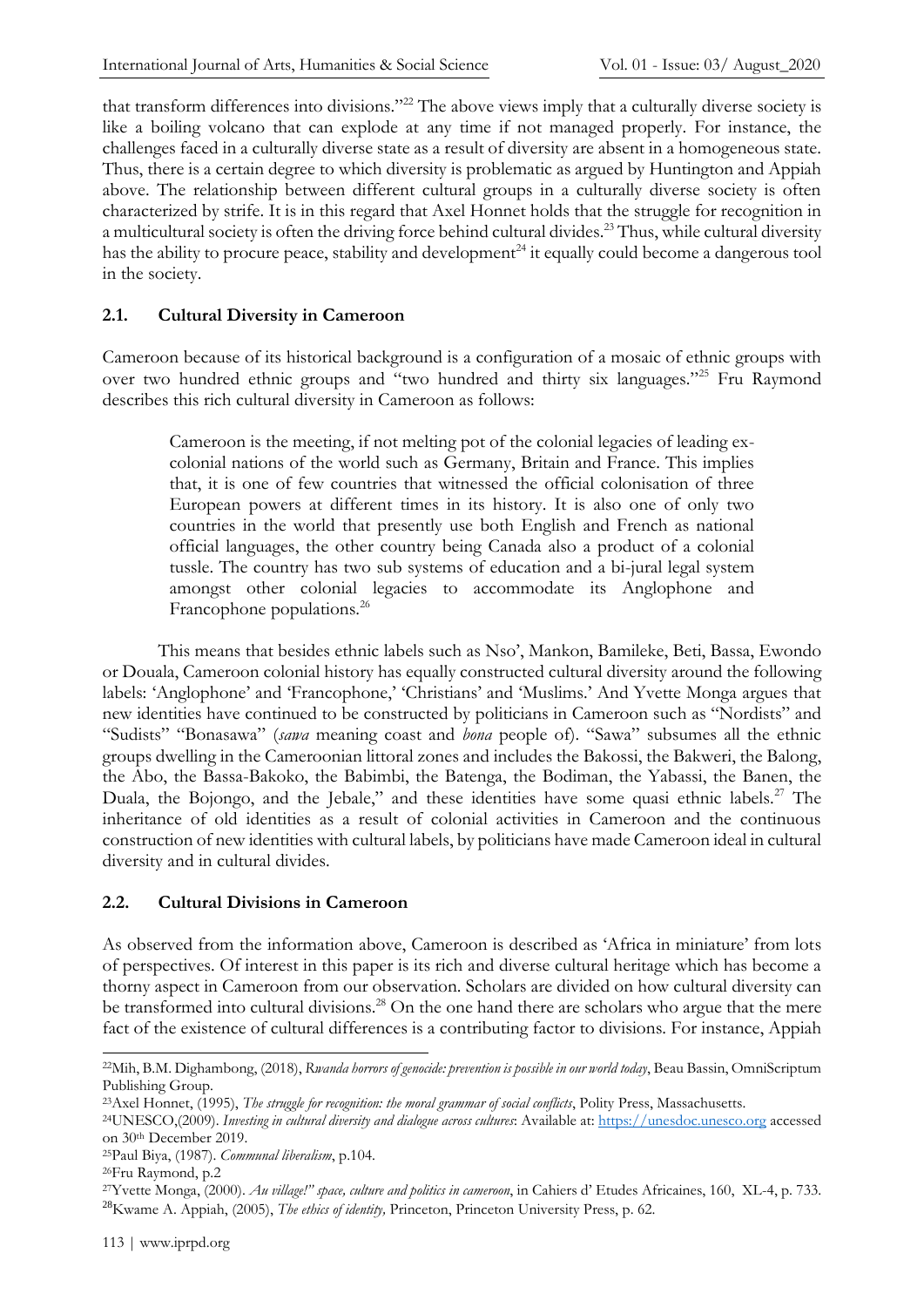remarks that the mere awareness of the existence of another cultural group is the debut of cultural division. This awareness result to the construction of group identity as Appiah further argues,<sup>29</sup> which is used as a rallying point to compete or to demand for group rights. Falola points out that:

Ethnicity is one of the most effective and least costly means of uniting a group to fight for their rights and demand privileges and justice. From wars to secession crises, ethnicity has been the most potent agency for seeking freedom and autonomy from rival political leaders and ethnic groups. Ethnicity is an agency of self-assertion, allowing members of a group to stand for their rights or even to complain that their share of the economic and political resources of a state are grossly inadequate compared to those of other groups. A group mobilizes ethnic nationalism to protect itself from other groups: it seeks equality and parity with other ethnic groups in access to modern education, contracts, jobs, and other opportunities.<sup>30</sup>

On the other hand, some scholars are of the opinion that cultural diversity in and by itself do not generate cultural divisions. According to Dighambong cultural divides are created "when ethnic identities are politicized or manipulated to generate political and socio-economic advantages for an ethnic group."<sup>31</sup> By this it can be inferred that in a culturally diverse society the instrumentalists use ethnic differences to mobilize and rally people so as to gain support, and thus they establish the 'we' and 'they' within a given society using cultural diversity. Huntington is of this school of thought when he highlights the role of instrumentalists in creating and escalating conflict. He remarks that "as violence increases, the initial issues at stake tend to get redefined more exclusively as "us" against "them" and group cohesion and commitment are enhanced. Political leaders expand and deepen their appeals to ethnic and religious loyalties, and civilization consciousness strengthens in relation to other identities."<sup>32</sup>

In the case of Cameroon there seems to be an interplay of the two schools of thought each contributing in sharpening and deepening cultural divisions. In Cameroon cultural diversity is like a farm that politicians exploit to secure political capital or like Monga observes, cultural differences in Cameroon are "battlefields" where politicians clash for capital. She writes that:

Economic inequalities and social injustice in the country have provided fertile ground for politicians to exploit cultural differences by engaging in a political discourse that emphasizes ethnic particularities and the importance of localities, with a recent focus on village affiliation and rural constituencies. The ethnicization and ruralization of politics in Cameroon have led political entrepreneurs not only to redefine the geo-cultural boundaries of their ethnic labels and "villages", but also to display their cultural differences as a way of marking their cultural space, distinguishing themselves from potential or actual "enemy" groups, and "recruiting" allies. Thus, depending on the circumstances, ethno-cultural space and to some extent villages themselves have been depicted either as "territories" to be defended against "invasion" by "strangers" from other parts of Cameroon, or "battlefields" in the political game of give and take with the regime.<sup>33</sup>

From another dimension cultural diversity has been described by Konnings and Nyamnjoh as a tool that the government uses to divide and subdue the people. Discussing this within the context of the 'Anglophone problem,'<sup>34</sup> Konnings and Nyamnjoh remarks that one of the ways that the government

<sup>29</sup>Ibid., p.64.

<sup>30</sup>Toyin Falola (2003). *The power of african cultures*, Rochester, University of Rochester Press, p.129.

<sup>31</sup>Mih, B.M. Dighambong, (2018), *Rwanda Horrors of Genocide: Prevention is Possible in our World Today*, Beau Bassin, OmniScriptum Publishing Group, , p.31.

<sup>32</sup>Samuel Huntington, (1996), *The clash of civilizations and the remaking of world order,* New York, Simon and Schuster, p. 266 <sup>33</sup>Yvette Monga, (2000). "*Au village!" space, culture and politics in cameroon*, in Cahiers d' Etudes Africaines, 160, XL-4, p. 723. <sup>34</sup>Piet Konnings & Francis Nyamnjoh, (1997). *The anglophone problem,* in the Journal of modern African studies,35, 2 pp.  $207 - 229.$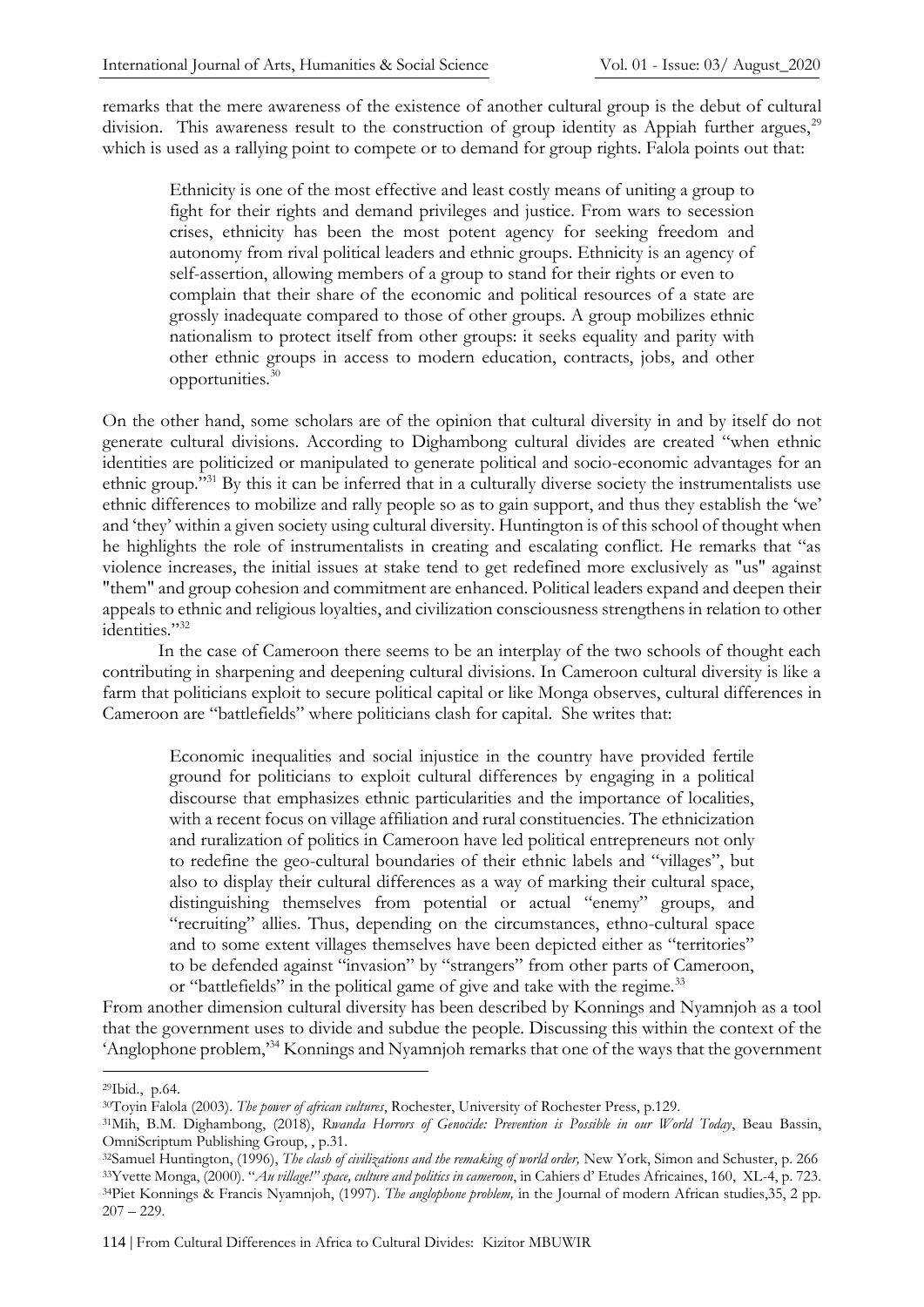has been using to manage the Anglophone problem is though the manipulation of ethnic and regional rivalries between the North Westerners and the South Westerners of Cameroon to divide and rule the Anglophones.<sup>35</sup> It is within this understanding that politicians created the "Bonasawa ethnic identity "Bonasawa" (sawa meaning coast and bona people of) or "Sawa" subsumes all the ethnic groups dwelling in the Cameroonian littoral zones, and as Monga holds their ethnic labels were created in opposition to the people of the "grass field". The grass field region constitute another ethnic label taking into consideration the Anglophones of the north west region and the Bamilekes of the west regions of Cameroon, or what Monga calls the "Anglo-Bamis." <sup>36</sup>

From the above description it can be inferred that cultural diversity is like a bittersweet fruit. On the one hand it is a uniting force and on the other hand a force of division. In the Cameroon situation it is like a metal given various shapes by political entrepreneurs as seen above for selfish motives. This has widened and deepened cultural divisions in Cameroon and has transformed cultural diversity into a potential source of conflict in Cameroon.

The polarization of the Cameroonian society between "our side" and "their side" and a sense of "we-ness" and "they-ness"<sup>37</sup> has nursed the ground for conflict in Cameroon. Pillay is of the opinion that cultural divides often lead to the dehumanization of the other group, and sooner than later generate acts such as ethnic cleansing, genocides and other gruesome acts against humanity. For instance, the violent armed conflict in the North West and South West regions of Cameroon (Anglophone Cameroon) is an effect of the manipulation of cultural diversity by politicians in Cameroon as seen above. Cameroon is a bicultural country. British West Cameroon and French East Cameroon united in 1961 to form the present state of Cameroon. The Republic of Cameroon is a combination of two Cameroons with two different histories, cultural and linguistic identities. These cultural differences in Cameroon have been transformed into cultural divides, with the exclusion, attempts to assimilate and francophonize the Anglophone culture.<sup>38</sup> The outcome has been an armed conflict with untold human casualties.<sup>39</sup> This suggests that if these divides continue to be nurtured Cameroon could explode like a volcano in a near future. This warrants an investigation into an African traditional way of life and into an indigenous ethics of diversity in the search for an African approach to managing diversity.

### **3. The African Perspective to Managing Diversity as experienced from Nso' Outlook**

The recognition and management of differences, incompatibilities, incoherence and contradictions in general is not a new phenomenon in Africa. It is entrenched in the traditional African way of life and indigenous political cultures. The examples that shall be used here to project the African outlook are mostly drawn from Nso' where I hail from. Nso' is one of the Kingdoms found in the grassy highlands of Bamenda, in Bui Division, North West Region of Cameroon. The Nso' people belong to the Bantu group of sub-Saharan Africa. The language of the Nso' people is known as Lamnso'. Based on the Nso' outlook I shall make a good number of generalizations based on the reasoning that "something could not be correctly described as being Nso," without necessarily also being Cameroonian, and "a fortiori, African."<sup>40</sup> Hence, in spite of the remarkable cultural diversities in Africa Africans do have a common outlook, with similar philosophies and practices as J. S Mbiti observes.<sup>41</sup> This is the reason why some of the findings from Nso' on diversity management are generalized.

<sup>39</sup>Available at: [www.unicef.org](http://www.unicef.org/) accessed on 11<sup>th</sup> November, 2019.

<sup>35</sup>Piet Konnings & Franccis Nyamnjoh, (2000) *Construction and deconstruction: anglophones or autochthones*? The African Anthropologist, vol. 7. No. 1.

<sup>36</sup>Yvette Monga, (2000). "*Au village!" space, culture and politics in cameroon*, in Cahiers d' Etudes Africaines, 160, XL-4, p. 733. <sup>37</sup>Michelle LaBaron, Venashri Pillay, (2006)*, Conflict across cultures: a unique experience of bridging differences,* London, Intercultural Press, p. 89.

<sup>38</sup>Memorandum Presented to the Head of State, His Excellency President Paul Biya, by the Bishops of the Ecclesiastical Province of Bamenda on the Current Situation of Unrest in the Northwest and Southwest Regions of Cameroon: Available at: westcamassoc.org, accessed 9<sup>th</sup> of November 2019.

<sup>40</sup>G.B. TANGWA, (1996), "*Bioethics: an african perspective*," in *Bioethics,* 10, 3. p. 186.

<sup>41</sup>J. S. Mbiti, (1975). *Introduction to african religion*, 2nd edition, Nairobi, East African Educational Publishers, p. 8.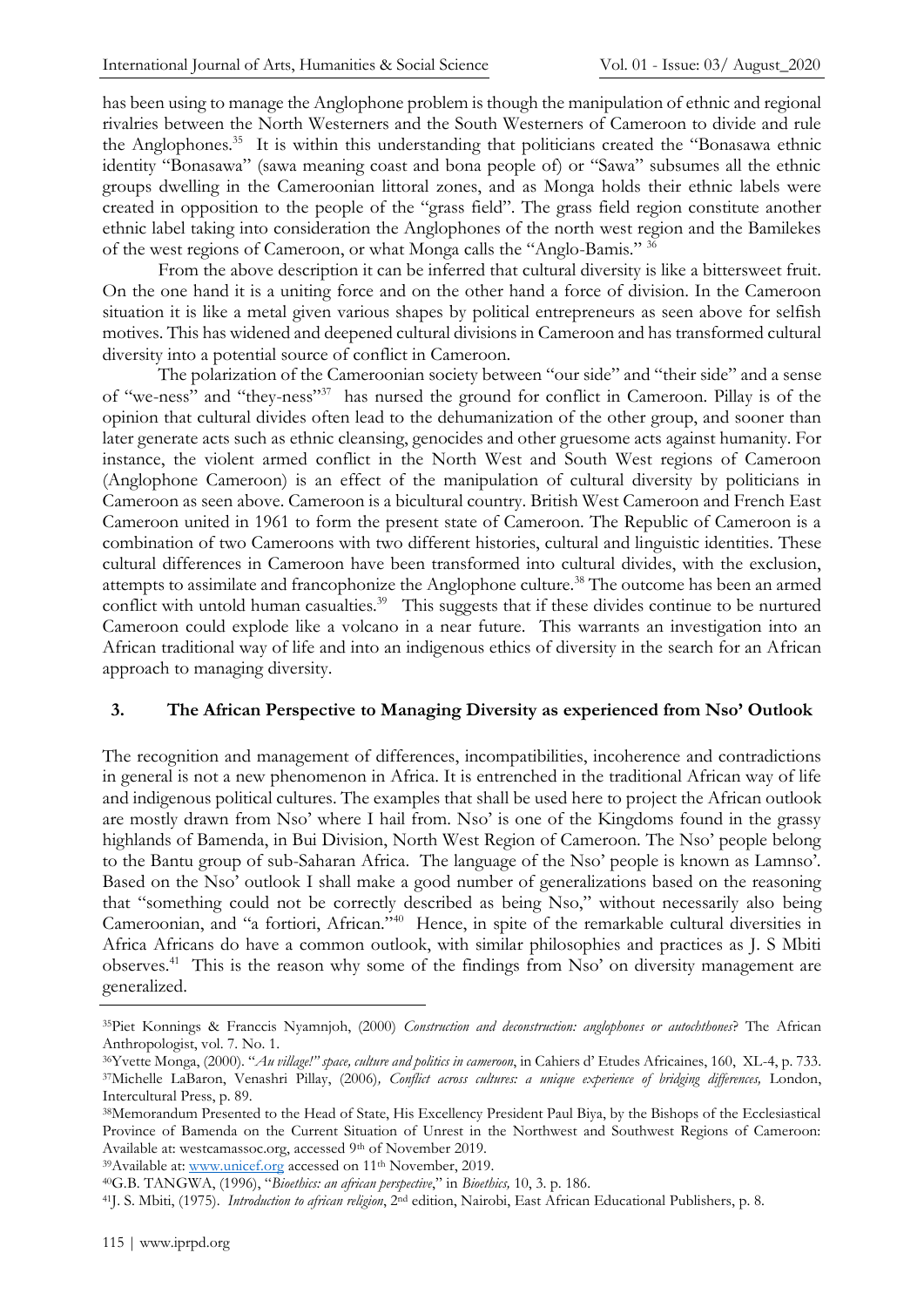According to Tangwe, Africa presents a remarkable diversity and variety, not only ecologically, biologically but also culturally. This diversity is what informs and shapes the African social systems, ethical, religious and metaphysical ideas. Within the Nso' worldview this is embodied in an "eco-biocommunitarian ethics,"<sup>42</sup> an ethics that acknowledges the interdependence between the three evolutionary levels that is the floral, faunal and humans, and works for the well being of these. For instance in the Nso' worldview, there are taboos which are effective deterrent against human activities towards non humans. The practice of shifting cultivation within this worldview is one of the ways of ensuring that the soil, vegetation and the fauna recovered from human activity. Also strict taboos, as Tangwa remarks, on the eating and killing of some insects, reptiles, birds and mammals also ensure the survival of the fauna. <sup>43</sup> Thus, the Nso' people have some respect for floral and faunal. The respect for the flora and fauna is because the Nso' ethics is not anthropocentric, but it is an ethics of interdependence. Within this ethics:

Humans are more humble and more cautious, epistemologically more skeptical of their own capabilities and, therefore practically more conciliatory and respectful of other people, animals, plants, inanimate things and the invisible tangible forces of nature. There are more timorous with tampering with nature and more disposed to an attitude of live and let live.<sup>44</sup>

I argue that the co-values of this ethics could be appropriated by policy makers in contemporary African states to safeguarding diversity. The people of Nso' as indicated belong to the Tikar ethnic group. Generally there are several other clans found in Nso, like Noni, Mbororos, Bamunka and Wimbum. These people from different ethnic backgrounds, co-exist and interact in many domains like social groups, professional groups, etc and they also inter marry. When interests clash, and they often do, Ajume Wingo remarks that "deliberation takes over until the voices of all have received a hearing and a reconciliation of interests has led to a consensus."<sup>45</sup> Thus in Nso' like many other African cultures it is possible to have "peaceful cohabitation of the most apparently contradictory elements."<sup>46</sup> Tangwa writes that: "in many African households you would find, peacefully cohabitating under the same roof, advocates and practitioners of modern science, traditional medicine....Catholicism, Protestantism, Bornagainism and Islam."<sup>47</sup>

Therefore, there exist co-values of managing diversity in eco-bio-communitarian ethics that cannot be disregarded in the search for mechanisms of managing cultural diversity. These are the "live and let live," attitude "tolerance" and "liberalism" which characterize and define this ethics as shown below.

### **3.1. Live and Let Live**

When two cultures with different values meet the tendency is often for the dominant cultural to assimilate the minority culture, or for one culture to be judgmental over the other. This has created more cultural gaps and conflicts. Bhangoo and Pillay exemplify this in the following experience from South Africa:

Lebo was a recent university graduate in South Africa, pleased that she would soon be embarking on her journey as a successful, independent career woman. Her first job as a community social worker brought her in contact with a rural community in Kwa-Zulu Natal, South Africa. Lebo grew up and was educated in the city,

<sup>42</sup>G.B Tangwa, (1996), "*Bioethics: an african perspective*," in Bioethics, 10, 3. p, 186 <sup>43</sup>Ibid.

<sup>44</sup>G. B. Tangwa, (1999). *Globalisation or westernisation? ethical concerns in the whole bio-business*, Oxford, Blackwell publishers, p. 233.

<sup>45</sup>Ajume H. Wingo, (2004). *Fellowship associations as a foundation for liberal democracy in africa,* in K. Wiredu (ed.), A Companion to African Philosophy, Malden, Blackwell publishing.

<sup>46</sup>G.B Tangwa, (1996), "*Bioethics: an african perspective*," in Bioethics, 10, 3. 47ibid

<sup>116</sup> | From Cultural Differences in Africa to Cultural Divides: Kizitor MBUWIR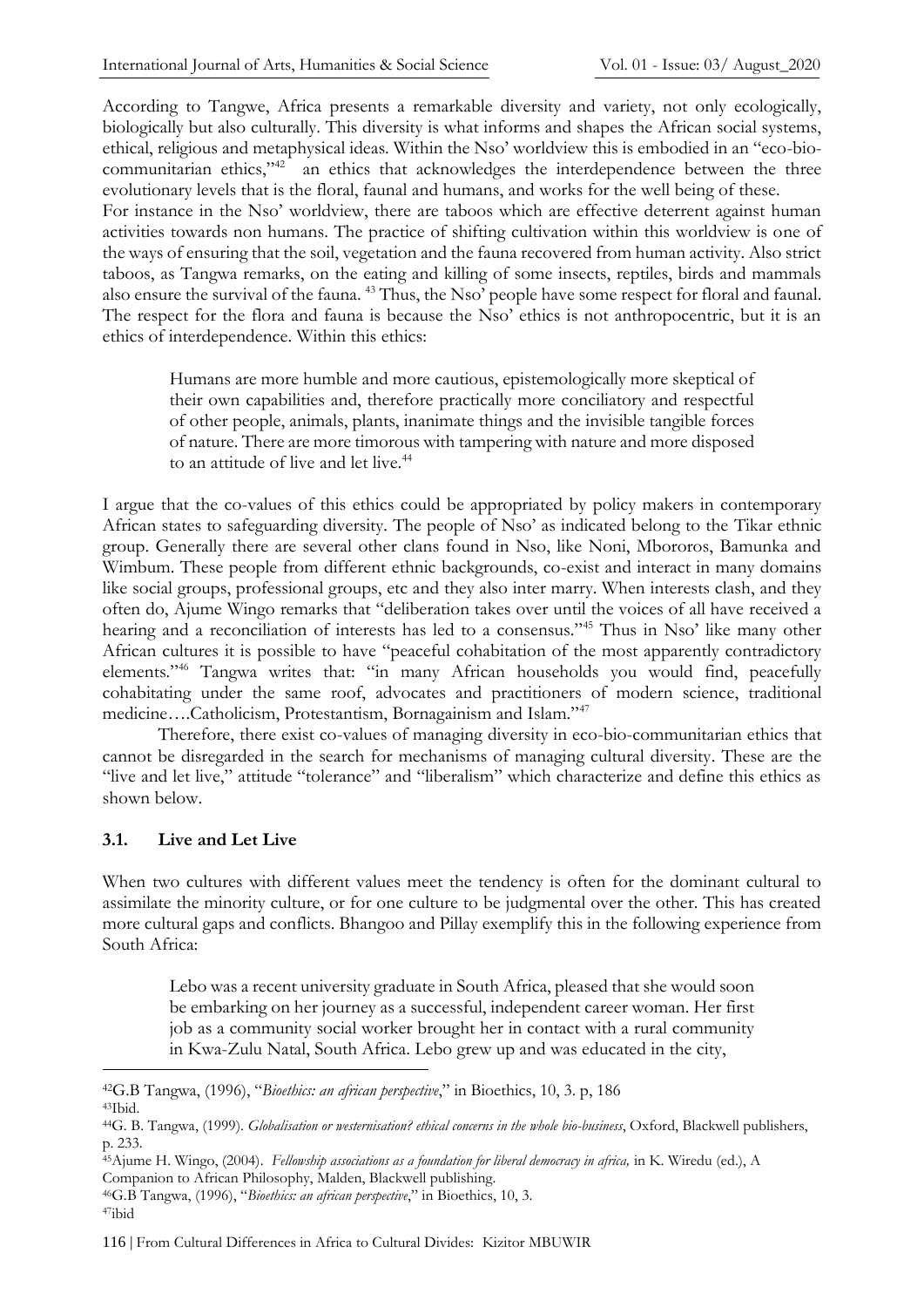removed from many traditional African practices observed in rural parts of the country.

One of her first clients was the young boy whose mother was the third wife to his father. Even though the mother was not Lebo's client officially, she felt it as her duty as a young woman to help this mother get out of what Lebo believed was an oppressive, polygamous marriage. She felt this poor woman definitely needed to be empowered to leave her sexist husband. Armed with strong feminist beliefs, Lebo started to talk to the mother about women's rights, letting her know that no matter how desperate she felt she did not have to suffer the dominance the dominance of any man…. She suggested to this mother that polygamy enables men to continue the oppression of women, and offered to help the mother extricate herself from this situation.

Imagine Lebo's surprise when the woman burst out laughing. Lebo was shocked, angered, and insulted by the mother's strange reaction. At this, the mother ceased laughter, and shocked her head in disgust. "Women like you keep other women disempowered, not their husbands," She resorted. Lebo was confused and outraged.<sup>48</sup>

The attitude of Lebo equally describes the attitude of the westerners towards African cultures in colonial history. When the colonizer encountered cultural differences, they attempted to either uproot, erode and to assimilate. They considered their cultures superior <sup>49</sup> and used them as the standard to measure right and wrong for other cultures. 'The live and let live' attitude embedded in the Eco-bio-communitarian ethics calls for flexibility which as Bhangoo and Pillay describe demands that "we remain open to difference as we encounter others. The capacity for flexibility means suspending judgment with a spirit of inquiry. Suspending judgment is not to abandon our beliefs or values, but to create a space for curiosity inside ourselves and between us and others."<sup>50</sup> Eco-biocommunitarian ethics is open to "accommodate some incompatibilities, incoherence and contradictions." This as Tangwa holds fosters tolerance.<sup>51</sup>

### **3.2. Tolerance and Liberalism**

Embedded in an eco-bio-communitarian ethics drawing from its "live and let live" principle is the spirit of tolerance and liberalism. Kymlicka maintains that "tolerance is itself a fundamental liberal value"<sup>52</sup> and as a core value in managing diversity.<sup>53</sup>

However, the tolerance in eco-bio-communitarian ethics has communal dimensions. This is because the African worldview to Tangwa is "first and foremost communitarian."<sup>54</sup> Kwame Nkrumah highlights that "in the traditional African society, no sectional interest could be regarded as supreme; nor did legislative and executive powers aid the interests of any particular group. The welfare of the people was supreme."<sup>55</sup> What Nkrumah is saying is that where there is a clash between the interest of an individual or group against that of the community, the good and wellbeing of the community was protected. Chinua Achebe captures this well when he writes that "no man however great was greater than his people; that no one ever won judgment against his clan."<sup>56</sup>

<sup>48</sup>M. lebaron, V. Pillay, (2006), *Conflict across cultures: a unique experience of bridging differences*, London, Intercultural Press, p. 155.

<sup>49</sup>Kwame, Nkrumah, (1963), *Africa must unite,* New York, International Publishers, p. 1.

<sup>50</sup>M. lebaron, V. Pillay, (2006), *Conflict Across Cultures: A Unique experience of Bridging Differences*, London, Intercultural Press, p. 155

<sup>51</sup>G.B Tangwa, (1996), "*bioethics: an african perspective*," in Bioethics, 10, 3.

<sup>52</sup>Will Kymlicka, (1995) *Multicultural citizenship: a liberal theory of minority rights,* Clarendon Press, Oxford, p. 152.

<sup>53</sup>Kymlicka, (2007) *Multicultural odysseys: navigating new international politics of diversity*, Oxford, Oxford University Press. <sup>54</sup>G.B Tangwa, (1996), "*Bioethics: an african perspective*," in Bioethics, 10, 3.

<sup>55</sup>Kwame Nkrumah, (1964), *Consciencism: philosophy and ideology for de-colonisation,* London, Panaf Book Ltd, p. 69.

<sup>56</sup>Chinua, Achebe. (1989). *Arrow of god*, Nairobi, Heinemann, p.230.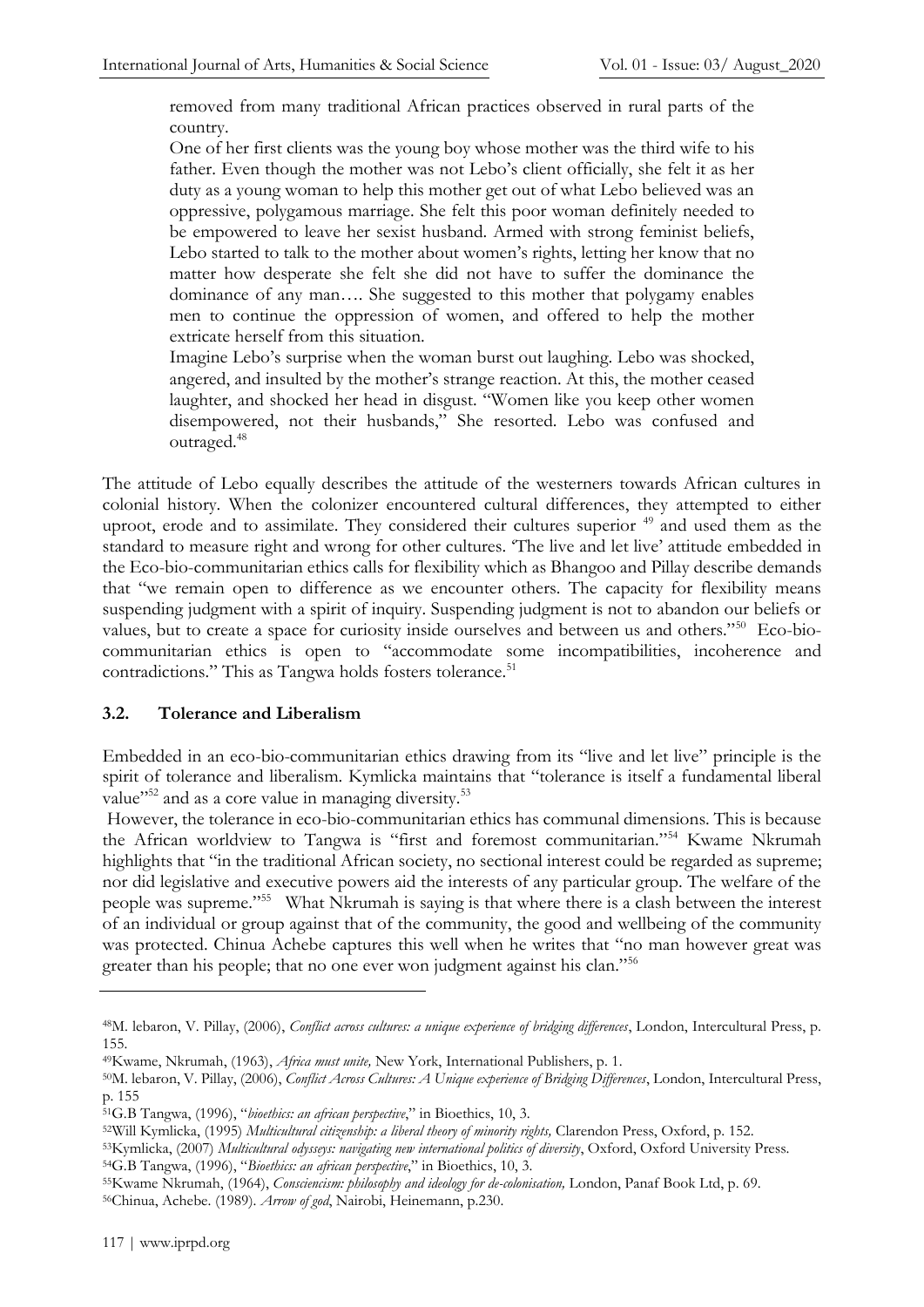The "cultural starting point"<sup>57</sup> in the eco-bio-communitarian ethics is communitarian not individualistic. The individual finds meaning and identity only in the "they," expressed in the Nso worldview as *wir dze wir bi wir* (a human being is a human being, because of and thanks to other human beings). Pillay explains this interdependence and communitarian worldview in the following conception of self and identity:

I am a bright, shiny thread in the rainbow blanket. As I weave in and out with other equally bright threads, I stand out for I am a unique color and composition. In the same time I am also subsumed into this vivid, loud display of color in this magnificent creation that blankets all. My complementary relationship with the other unique threads allows me to be noticed and to be cloaked all at once. We come together in a beautiful, knitted rhythm of patterns and yet this very joining

is what makes our unique lines and individual patterned routes more visible. I am because we are  $-$  in this beautiful rainbow blanket.  $58$ 

The contrast with this worldview and the Western outlook is that the western perspective is more individualistic. Kymlicka makes this clear when he maintains that liberal tolerance protects the right of an individual "to question and possibility revise the traditional practices of their community, should they come to see them as no longer worthy of their allegiance."<sup>59</sup> This is not to say that the African eco-bio communitarian outlook does not entertain questions and possible revision of its traditions, rather it emphasizes on communal dimension as opposed to the western individualism.

### **4. Conclusion**

Every culture has a way of managing diversity because "there are many ways of seeing, being, and doing in the world."<sup>60</sup> Machiavelli makes use of an allegory from the Old Testament that is quite apt in the argument we have raised in this paper:

David offered Saul to go and fight Goliath, the Philistine Champion, and Saul, to inspire him with courage, gave him his own weapons and armour. Having tried these on, David rejected them, saying that he would be unable to fight well with them and therefore he wanted to face the enemy with his sling and his knife. In short, armour belonging to someone else either drops off you or weighs you down or is too tight. <sup>61</sup>

Hence, an African ethics can better address African realities. Paul Mangwana (1993) as quoted by Kashim I. Talla (2013) has remarked that:

Our traditional and cultural heritage is so clear to us because it protects our customs, beliefs and worldviews. This heritage is relevant to us because our contemporary problems are better solved within the perspectives of such old cultural patterns. It is necessary to reason and reflect upon these time honoured values for inspiration and guidance. <sup>62</sup>

<sup>57</sup>M. Lebaron, V. Pillay, (2006), *Conflict across cultures: a unique experience of bridging differences*, London, Intercultural Press, p. 32.

<sup>58</sup>Ibid, p. 36.

<sup>59</sup>Will Kymlicka, (1995), *Multicultural citizenship: a liberal theory of minority rights,* Oxford, Clarendon Press, p. 152.

<sup>60</sup>Michelle LaBaron, Venashri Pillay, (2006), *conflict across cultures: a unique experience of bridging differences*, london, Intercultural Press, p. 137.

<sup>61</sup>Niccolo Machiavelli, (1505), *The prince*. (trs.), George Bull, London, Penguin Books.

<sup>62</sup>Paul N. Mbangwana, (1993). *Cameroon oral tale in Ngemba: A Study in Language and Social Setting*", Doctorat D'Etat Thesis, University of Yaounde, p. 250.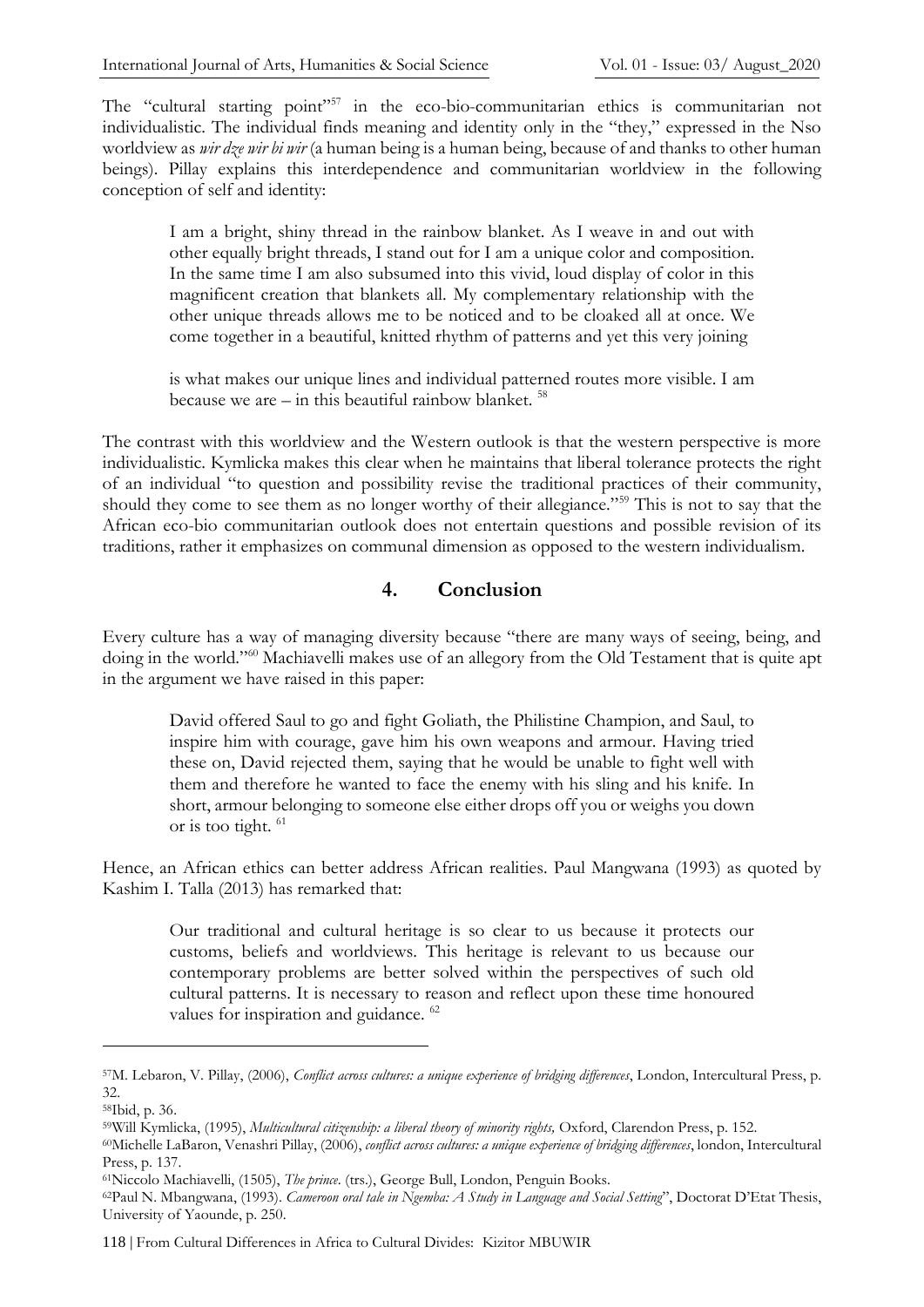Eco-bio-communitarian ethics depicts the relationship of interdependence in the human community and stretches beyond the human community to include the floral and the faunal. It advocates for a symbiotic relationship where there is cultural diversity. Where there are differences, contradictions and incompatibilities, its 'live and let live' attitude, tolerance and liberalism can be therapeutic. If imbibed by policy makers in postcolonial African, eco-bio-communitarian ethics could rehabilitate cultural divides and help curtail diversity conflicts. What I have tried to demonstrate is that it is not only possible but also legitimate to build mechanism of managing diversity in Africa on grassroot resources that have the co-values of diversity, such as tolerance, liberalism, and the 'live and let live' virtues of an eco-bio-communitarian ethics.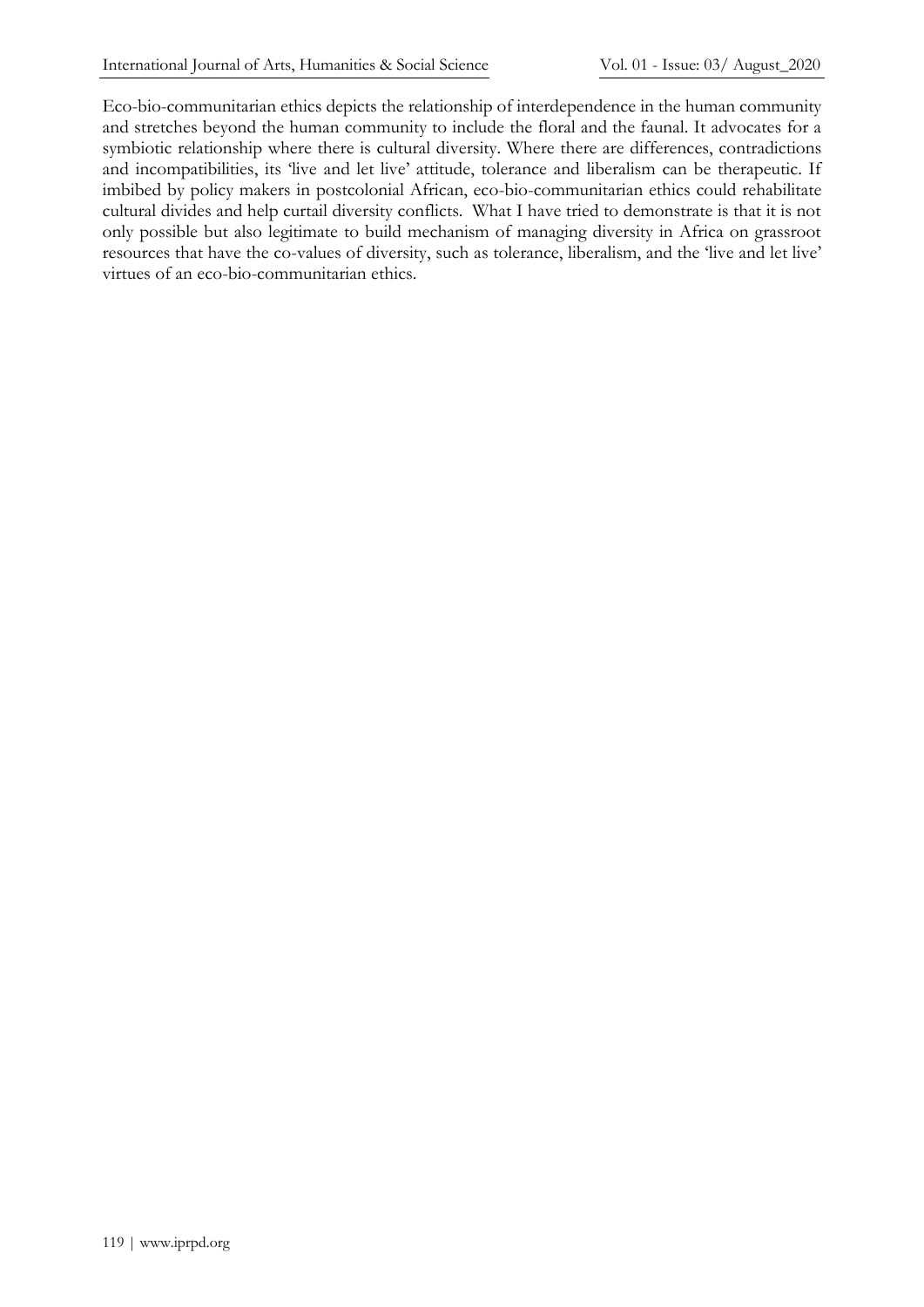#### **Works Citation**

- Achebe, Chinua. (1989). *Arrow of god*, Heinemann, Nairobi.
- Appiah, Kwame A. (2005), *The ethics of identity,* Princeton University Press, Princeton.
- Biya, Paul. (1987). *Communal liberalism*, Macmillan Publishers, London.
- Connor, W. (1994). *Ethno-nationalism: The quest for understanding.* Princeton: Princeton University Press.
- Dighambong, B. Mih. (2018), *Rwanda horrors of genocide: prevention is possible in our world today*, OmniScriptum Publishing Group, Beau Bassin.
- Emmanuel Yenshu Vubo and George A. Nkwa, (2004). *Changing intercommunity relations and the politics of identity in the northern mezam area, cameroon* in Cahiers d'Etudes africaines (online), 161/2001, <http://journals.openedition.org/etudesafricaines/70>
- Fru N. R. (2017). A *comparative analysis of reunification discourses in selected Cameroonian history*  textbooks,PhD Thesis, University of Kwazulu-Natal, p. 1.
- Falola, Toyin (2003). The *power of african cultures*, Rochester, University of Rochester.
- Fukuyama, Francis, *Identity: the demand for dignity and the politics of resentment*, Farrar, Strauss and Giroux, New York.
- Hagg, Gerald. *Cultural diversity in conflict and peace making in africa: enhancing south africa's contribution to conflict resolution, peace-making and peace building in africa.* Available at: [www.hrsc.ac.za](http://www.hrsc.ac.za/) accessed on 9<sup>th</sup> November 2019.
- Honnet, Axel. (1995), *The struggle for recognition: the moral grammar of social conflicts*, Polity Press, Massachusetts.
- Huntington, Samuel, (1996), *The clash of civilizations and the remaking of world order,* Simon and Schuster, New York.
- Kymlicka, Will. (1995), *Multicultural citizenship: a liberal theory of minority rights,* Oxford, Clarendon Press.
- -------------------------, (2007) *Multicultural odysseys: navigating new international politics of diversity*, Oxford, Oxford University Press.
- Piet Konnings, Piet & Francis Nyamnjoh, (1997). *The anglophone problem*, in the Journal of modern African studies,35, 2 pp. 207 – 229.
- ---------------------------, (2000) *Construction and deconstruction: anglophones or autochthones?* The African Anthropologist, vol. 7. No. 1.
- LaBaron, Michelle, Pillay, Venashri. (2006), *Conflict across cultures: a unique experience of bridging differences*, London, Intercultural Press.
- Mazrui, Ali. A. *Nationalism, ethnicity and violence*, in Kwasi Wiredu (ed.) (2004) *The Companion to African Philosophy,* Black Well Publishing, Oxford.